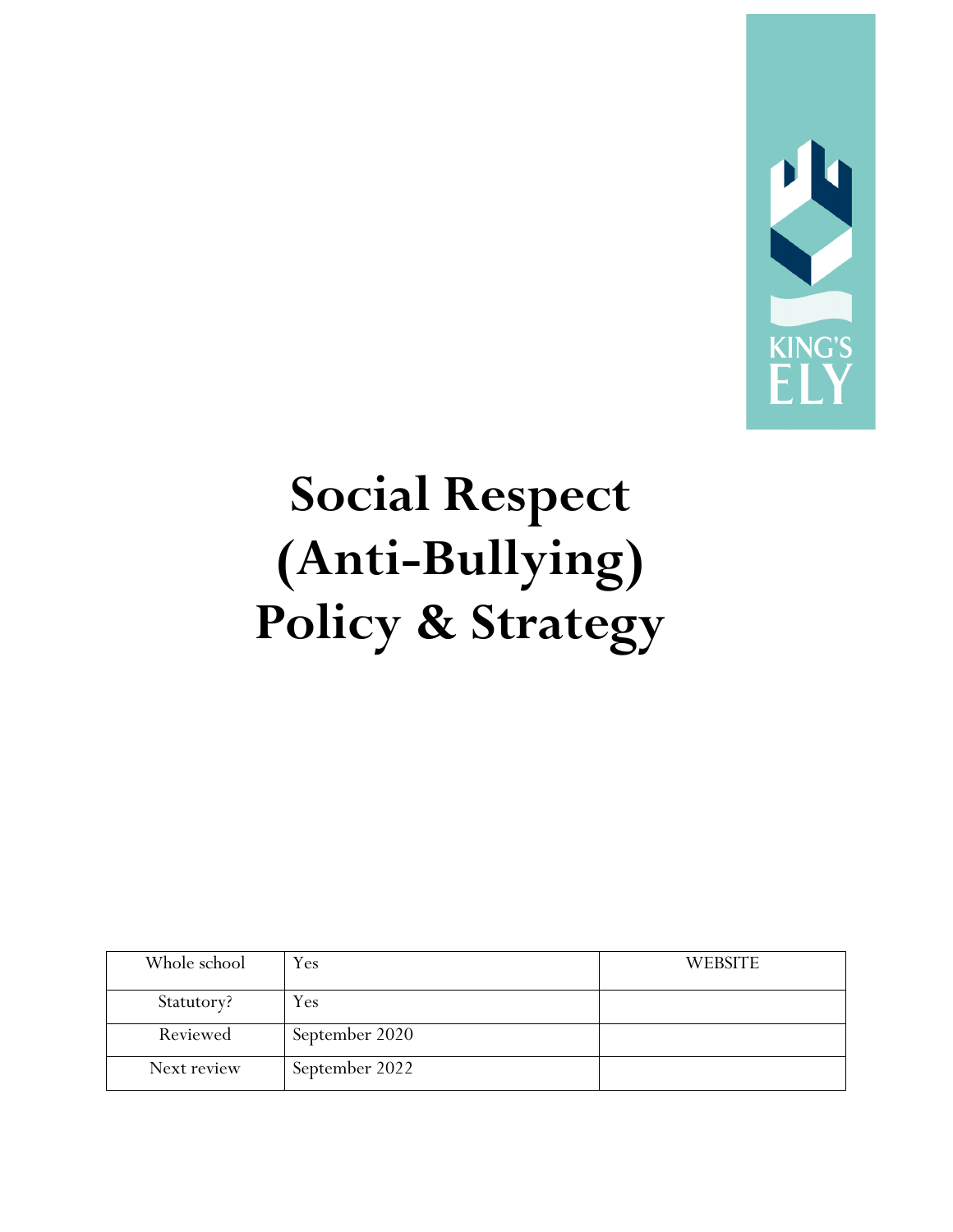# **STATEMENT**

King's Ely aims to promote the value of respecting others and their differences by maintaining a culture in which all in the school community can be themselves and develop confidence, self-esteem and tolerance. The school sets out to enable all pupils to recognise their own talents and to help them realise their potential; similarly the school seeks to meet the educational and pastoral needs of all pupils by ensuring a secure setting in which they will feel valued and respected. To achieve this end, the overarching goals of this policy and strategy are:

- i. To help staff and pupils to deal with bullying when it occurs.
- ii. To assist the School in taking all reasonable steps to prevent bullying occurring in the first place.

This Social Respect (Anti-Bullying) Policy & Strategy has regard to the latest Department for Education (DfE) guidance on the prevention and tackling of bullying.

- *i. [Preventing & Tackling Bullying](https://www.gov.uk/government/uploads/system/uploads/attachment_data/file/368340/preventing_and_tackling_bullying_october14.pdf) (July 2017)*
- *ii. Behaviour and Discipline in Schools (January 2016, last updated 2 September 2020)*
- iii. *Keeping Children Safe in Education (September 2021).*

This policy and strategy is available on the School's website for all staff, pupils, parents, prospective pupils and prospective parents to access and the Principal of King's Ely refers pupils and parents to the existence of such policies on an annual basis in her letter at the beginning of each academic year. The policy is also available in hard copy upon request.

This document should be read in conjunction with the following other school policies:

- Behaviour Policy;
- Child Protection Statement;
- Data Protection Policy;
- Disability Policy Accessibility Plan;
- Digital Use Policy (including the Bring Your Own Device Procedure; and Acceptable Use Procedure);
- Equal Opportunities & Diversity Policy;
- Safeguarding (including Child Protection) Policy.

# **1. SPECIFIC AIMS**

- a) King's Ely aims to provide an inclusive environment in which each pupil is personally involved, where individuality is celebrated and individuals can flourish without fear in a safe and caring environment that is free from disruption, violence, discrimination and any form of harassment.
- b) We aim to establish an ethos of respect and mutual tolerance. King's Ely is a diverse community, with pupils from a variety of cultural, social, religious and ethnic backgrounds, who have different learning styles and abilities. Each and every pupil has the right to be safe and happy in school and to be protected if he or she is feeling vulnerable.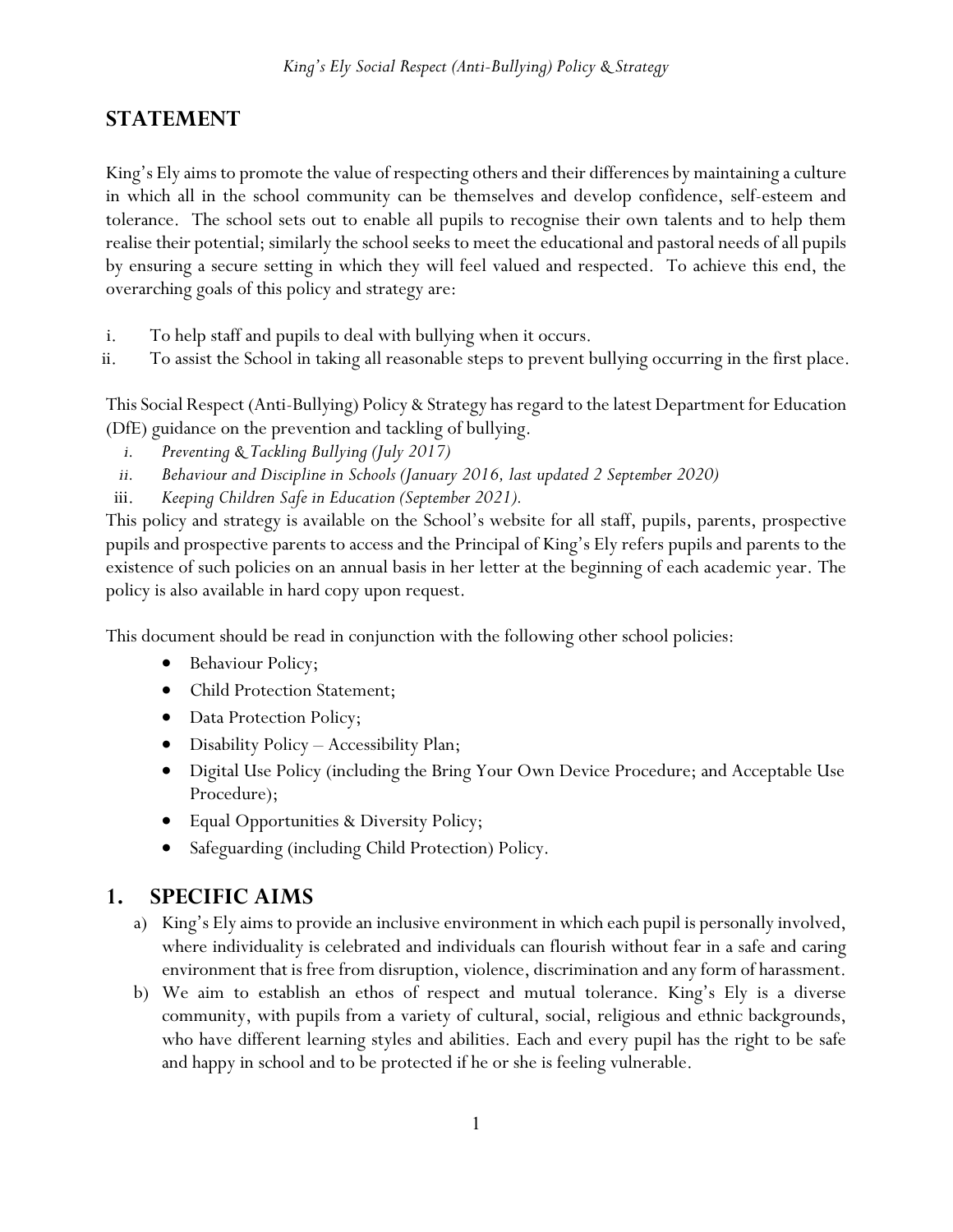# *King's Ely does not tolerate bullying, harassment, victimisation, radicalisation or discrimination of any kind; respect for others is expected at all times.*

This policy and strategy apply to all day and boarding pupils, including those in the Early Years Foundation Stage, and it supports the school's aims by providing guidance and preventative measures, as well as setting out procedures and sanctions. This policy applies to pupils whilst on or off the school premises and whether or not in the care or lawful control or charge of a member of School staff[1](#page-2-0) (see 'King's Ely Behaviour Policy').

# **OBJECTIVES:**

- All staff, pupils and parents should have an understanding of what bullying is;
- All staff should know what the school policy and strategy are, and the procedures to follow if bullying is reported;
- All pupils and parents should know what the school policy is on bullying, and what they should do if bullying arises;
- All pupils will be aware of the serious consequences of bullying others and that this behaviour will not be tolerated.

# **2. DEFINITION OF BULLYING**

Bullying may be defined as '*Behaviour by an individual or group, repeated over time, which intentionally hurts another individual or group, either physically or emotionally. Bullying can take many forms, for instance, cyberbullying via messaging apps, social media or gaming, which can include use of images and video. It is often motivated by prejudice against particular groups, for example, on grounds of race, religion, culture, sexual orientation, gender, homophobia, special educational needs or disabilities, or because a child is adopted, in care or has caring responsibilities[2](#page-2-1)* '.

Bullying is the intentional or thoughtless hurting, harming or humiliating of another person by physical (including sexual), verbal (including through the use of cyber-technology (social media, smartphones, text messages, photographs or emails) and emotional means. It might be driven by actual differences between pupils, or perceived differences. It includes

• Using demeaning, racial, religious, cultural, sexual, sexist and homophobic names or language, or that related to special educational needs and disability, which may cause upset to others;

<span id="page-2-0"></span><sup>&</sup>lt;sup>1</sup> "If it would be reasonable for the School to regulate pupil's behaviour in those circumstances. This may include bullying incidents occurring anywhere off the school premises, such as on school or public transport, outside the local shops, or in a town or village centre. 'Preventing and Tackling Bullying (July 2017): Advice for headteachers, staff and governing bodies' DfE Guidance

<span id="page-2-1"></span><sup>&</sup>lt;sup>2</sup> 'Preventing and Tackling Bullying (July 2017): Advice for headteachers, staff and governing bodies' DfE Guidance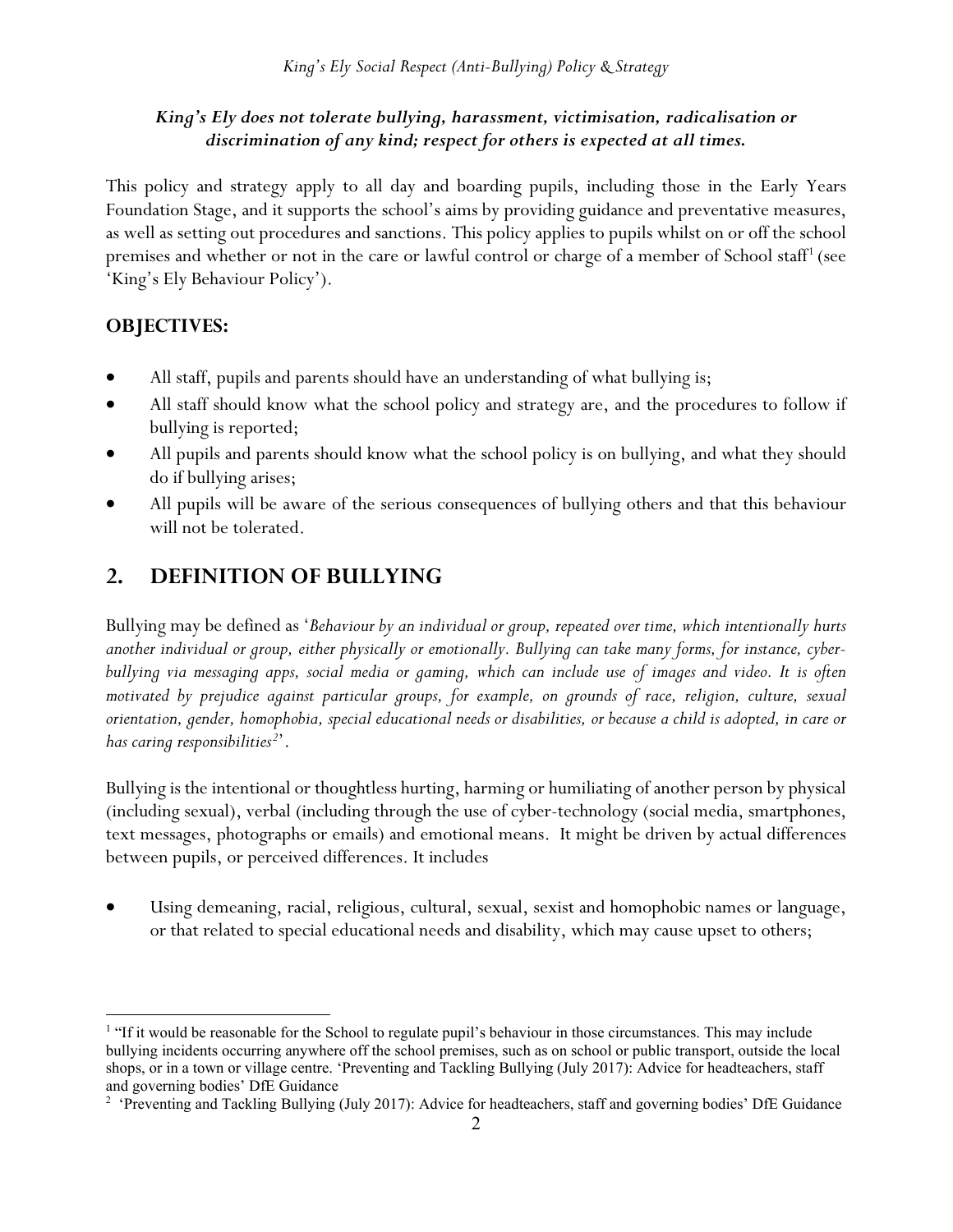- Making intentionally hurtful, upsetting or distressing comments about another individual's or group's racial, ethnic, cultural or linguistic background, religious beliefs, sexual orientation, gender identity or because a child is adopted or has caring responsibilities;
- Making intentionally hurtful, upsetting or distressing comments about one or more individuals with a special educational need or disability or learning difficulty;
- Picking on an individual or group;
- Pushing, punching, hitting, kicking or any physical violence;
- Teasing, mocking, taunting or making offensive comments (including via social media);
- Spreading rumours;
- Deliberately ignoring or avoiding and/or encouraging others to do the same; exclusion;
- Repeatedly putting an individual/or group down;
- Threatening behaviour;
- Unacceptable body language;
- Taking and/or damaging property;
- Offensive graffiti;
- Placing a victim in a position where they cannot defend themselves.

Stopping violence and ensuring immediate physical safety is obviously a school's first priority but emotional bullying can often be more damaging than physical bullying.

Bullying can happen to all children and young people and it can affect their social, mental and emotional health. The School will provide all pupils who are bullied with the level of support that is reasonably practicable and appropriate to the individual circumstances.

The School recognises that bullying can be peer on peer abuse and can manifest itself in many ways. This can include, but is not limited to, bullying (including cyber-bullying), physical abuse (such as hitting, kicking, shaking, biting, hair-pulling or otherwise causing physical harm, sexual bullying, being coerced to send sexual images, sexual assault, initiation/hazing type violence and rituals, sexting and teenage relationship abuse.

# **2.i. Different roles within bullying**

- *The ring-leader*; the person who through their social power can direct bullying activity;
- *Associates***;** who actively join in the bullying (sometimes because they are afraid not to);
- *Reinforcers*; who give positive feedback to the bully, perhaps by smiling or laughing;
- *Outsiders/bystanders*; who stay back or stay silent and thereby appear to condone or collude with the bullying behaviour;
- *Defenders*; who try and intervene to stop the bullying or comfort pupils who experience bullying.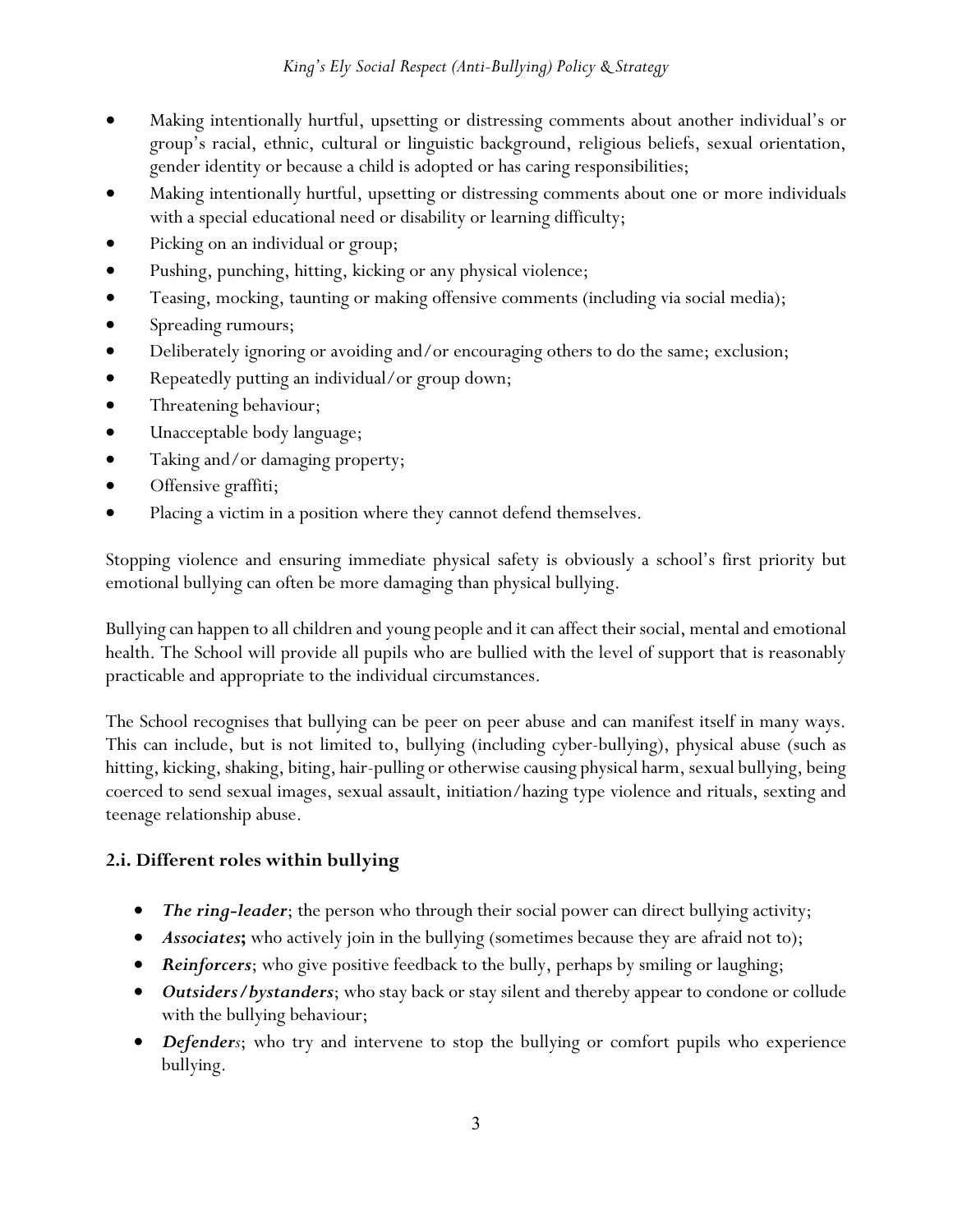Some bullying behaviour by pupils is linked to deeper issues. Understanding the emotional health and well-being of these pupils is key to selecting the right strategies and to engaging the right external support where this is needed.

## **2.ii. Peer on Peer abuse**

Bullying of any type will be considered to be peer on peer abuse unless proven otherwise. The damage inflicted by bullying (including cyber-bullying) can frequently be underestimated. In cases of sexist, sexual and transphobic bullying, schools must always consider whether safeguarding processes need to be followed. This is because of the seriousness of violence (including sexual violence) that these forms of bullying characterise through inappropriate sexual behaviour. It is important for schools to consider whether to apply safeguarding procedures both to young people being bullied and to perpetrators. Young people being bullied may need to be protected from the young person engaging in bullying behaviour and if a young person is engaging in these behaviours this may be an indication that they are acting out the prejudices they see, to fit in. It could also be an indication that the young person could be experiencing abuse and therefore require some form of safeguarding intervention.

All forms of peer on peer abuse are unacceptable and will be taken seriously. The School will create a whole school protective ethos in which peer on peer abuse, including sexual violence and sexual harassment will not be tolerated.

Serious bullying, where there is reasonable cause to believe that a child is suffering or is likely to suffer significant harm, will be considered a safeguarding concern and must be referred to a Designated Safeguarding Officer (please refer to the school's *Safeguarding (including Child Protection) Policy*).

# **2.iii. Specific Types of bullying**

## *Bullying related to race, religion or culture*

Includes racist or faith-based bullying. Political and social issues can also be a factor in bullying and harassment, including the coercion of pupils into radicalisation.

## *Bullying related to special educational needs (SEN) and disabilities*

Pupils with SEN and disabilities can be more at risk of bullying than their peers. They do not always have the levels of social confidence and competence to protect themselves against bullying.

## *Bullying related to appearance or health conditions*

Perceived physical limitations, such as size and weight, and other body image issues can result in bullying, and obvious signs of affluence (or lack of it) can also be exploited by bullies.

## *Bullying related to sexual orientation*

Any hostile or offensive action against lesbians, gay males, bisexual or transgender people, or those perceived to be lesbian, gay, bisexual or transgender. Homophobic bullying is perhaps the form of bullying least likely to be self-reported, since disclosure carries risks not associated with other forms of bullying (for example, the pupil may not want to report bullying if it means 'coming out' to teachers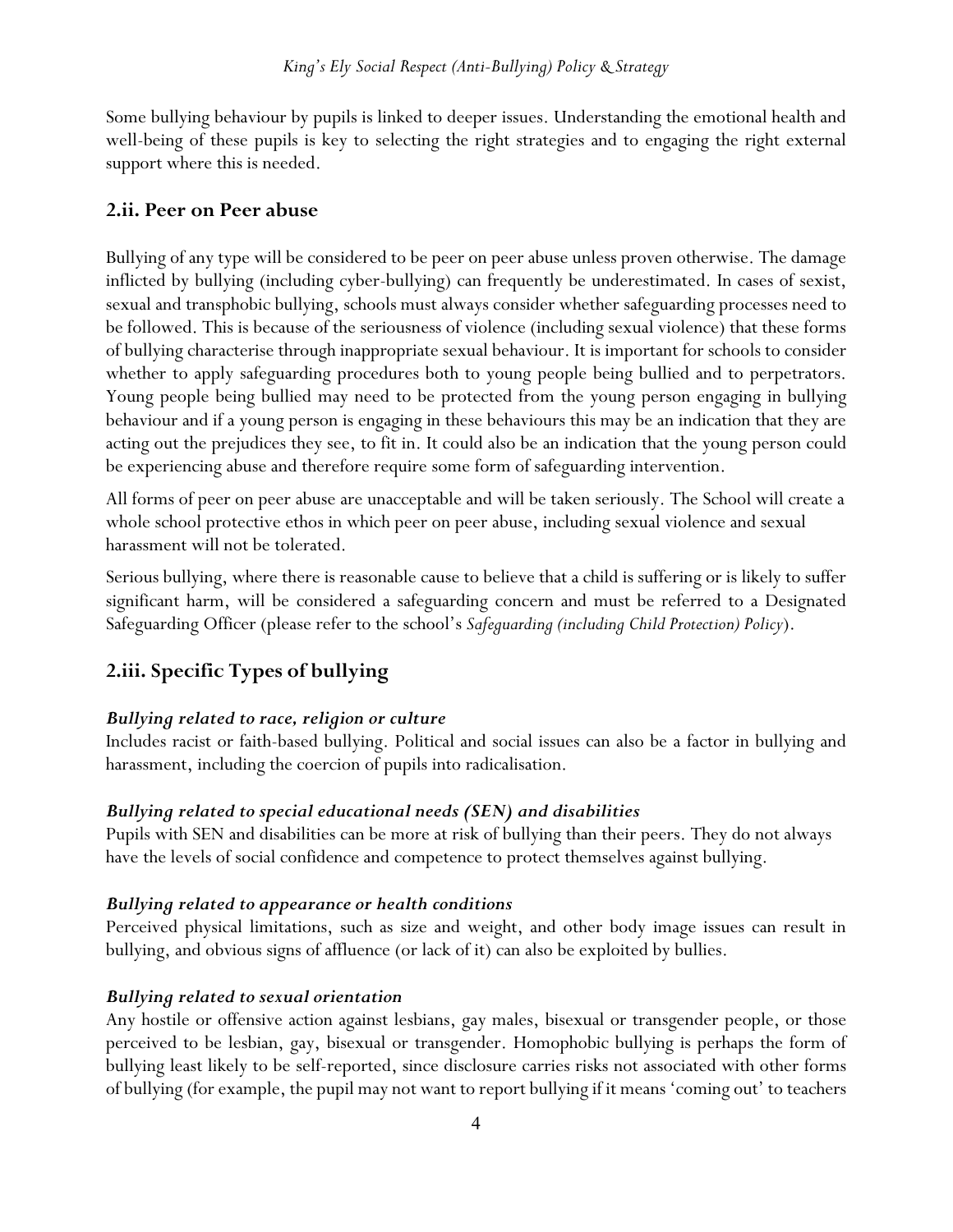and parents before they are ready to). This type of bullying may also affect pupils whose parents or other family members are (or are perceived to be) lesbian, gay, bisexual or transgender.

#### *Sexist or sexual bullying and harassment*

Sexist and sexual bullying affects both genders. Sexual bullying may be characterised by name calling, comments and overt 'looks' about appearance, attractiveness and emerging puberty. In addition, uninvited touching, innuendos and propositions, pornographic imagery or graffiti may be used. Pupils identified as transgender or experiencing gender dysphoria (feeling that they belong to another gender or do not confirm with the gender role prescribed to them) can also be targeted.

## *Cyberbullying*

Cyberbullying can take many forms using a variety of apps and social media platforms to intimidate, exclude, harass or humiliate with words or pictures. There is little escape for the victim as there is 24/7 contact, content can be shared widely and may be permanently on the web. The impact of such bullying can be severe due to the massive potential audience and the permanence of images. Please refer to the 'Safeguarding (including Child Protection) Policy' and also the 'Digital Use Policy' for further information and guidance with regard to the prevention of cyberbullying at King's Ely.

Under the Education Act 2011 if an electronic device is confiscated and which it is believed may contain inappropriate or illegal material, staff may examine and erase any data or files on the device if they think there is good reason to do so. At King's Ely any incident involving youth produced sexual imagery should be referred to the DSL as soon as possible to be dealt with in accordance with the King's Ely Safeguarding Policy. Staff should not view youth produced sexual images unless there is good and clear reason to do so. Wherever possible responses to incidents should be based on what the DSL has been told about the content of the images. The decision to view the images should be based on the professional judgement of the DSL and should always comply with the child protection policy and procedures of the school. If inappropriate material is found on the device, it is up to the DSL to decide whether they should delete that material, retain it as evidence (of a criminal offence or a breach of school discipline) or whether that material is of such serious nature that it requires the involvement of the police (see 'King's Ely Safeguarding (including Child Protection) Policy' and 'Behaviour Policy').

# **3. SOCIAL RESPECT (ANTI-BULLYING) STRATEGY**

# **RESPONDING TO BULLYING**

- Bullying hurts and it inevitably results in pain and distress. No one deserves to be a victim of bullying. Everyone has the right to be treated with respect. Pupils who are bullying need to understand and acknowledge the negative impact of their actions.
- Whilst bullying can take many forms, all bullying must be viewed as very serious, not least because bullying has the potential to cause psychological damage and even suicide.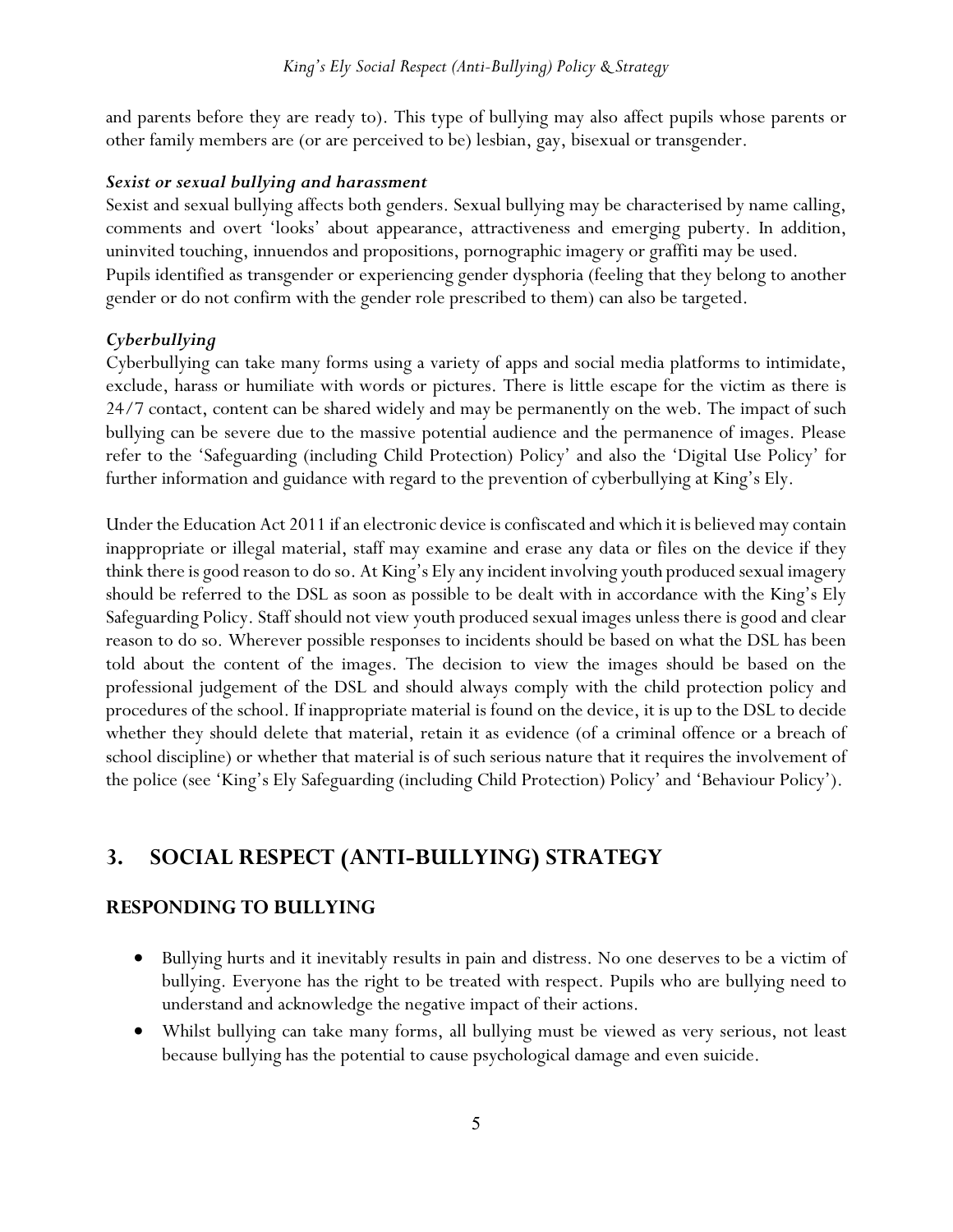- Bullying is not, in itself, a specific criminal offence. However, there are criminal laws which apply to harassment and threatening behaviour including electronic communication which is indecent or grossly offensive, a threat, or information which is false and known or believed to be false by the sender.
- Thresholds for referring bullying issues to external agencies exist at King's Ely under the auspices of the school's Child Protection procedures. Any bullying incident or pattern of bullying which involves illegal acts or abusive actions, behaviours or intentions will be recorded in the serious bullying incident files maintained by the Principal. Issues are referred to external agencies by him in consultation with the appropriate Head of Section or Vice Principal Pastoral in KES, who are all Designated Safeguarding Officers. In addition to those processes, any peer on peer abuse cases will be referred as part of the Child Protection procedures at the school. Bullying or Child Protection and Safeguarding concerns which are connected to the radicalisation of students or which fall under the school's Prevent duty, will be referred by the Prevent Lead, Designated Safeguarding Lead, or Principal, to Sara Rogers (Prevent contact for Cambridgeshire County Council).

# **Bullying is something which cannot and will not be tolerated within the School community and the School is firmly committed to preventing all forms of bullying.**

# **4. RESPONSIBILITIES**

# **The Principal**

The law requires that the Principal must determine the more detailed measures on behaviour and discipline that form the school's policies regarding behaviour. Such policies must include measures to be taken with a view to "*encouraging good behaviour and respect for others on the part of pupils and, in particular, preventing all forms of bullying among pupils*"[3](#page-6-0) . The Principal must also, as far as is reasonable, regulate the behaviour of pupils when they are off the school site<sup> $+$ </sup> (this is particularly pertinent with regard to regulating cyber-bullying).

The Principal will:

- Ensure appropriate training is available in order to raise among staff their awareness of bullying, including their legal responsibilities, the signs of potential bullying, the procedures to be followed in the event of actual or potential bullying incidents, and strategies to be put in place in order to prevent bullying taking place;
- Ensure that staff, with guidance from the Community Welfare Adviser, are aware of the sources of support available, particularly with regard to understanding the needs of and support required for pupils with protected characteristics;
- Ensure that the procedures are brought to the attention of all staff, parents and pupils;
- Report annually to the governing body.

<span id="page-6-0"></span> $3$  Section 89(1)(b), Education and Inspections Act 2006

<span id="page-6-1"></span><sup>4</sup> Section 89(5), Education and Inspections Act 2006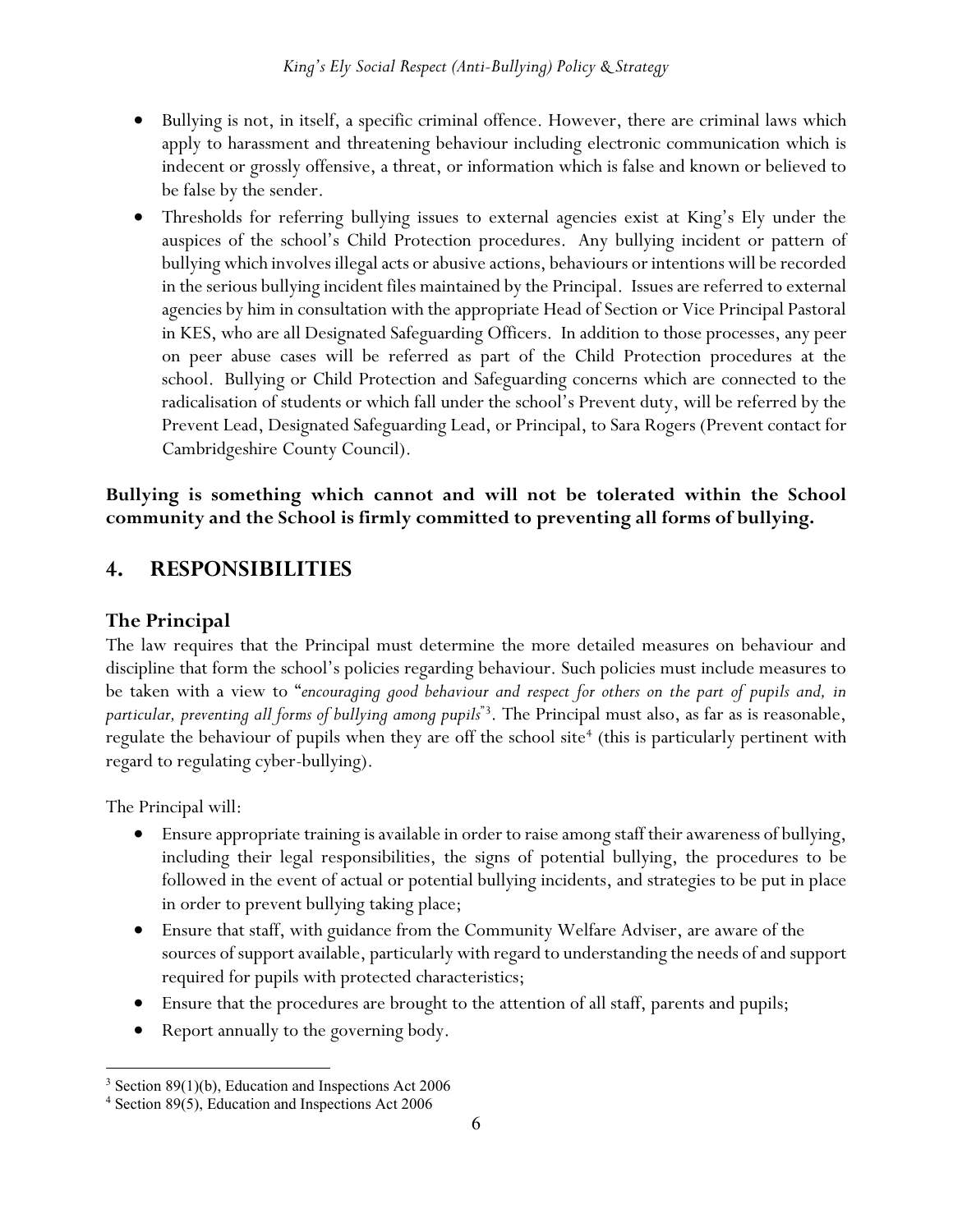# **The Heads of Section will:**

- Be responsible for the day-to-day management of the policy and strategy to prevent bullying in their sections of the school and deal with incidents of bullying should they occur;
- Ensure that there are positive strategies and procedures in place to help both the bullied and bullies;
- Keep the Principal informed of all significant incidents;
- Ensure staff are trained and disseminate relevant anti-bullying information to parents;
- Ensure that records of bullying incidents are kept and passed to the Principal for the central record, in order that patterns may be identified (and the causes of any such patterns addressed);
- Ascertain pupil voice in the development of this policy and strategy;
- Determine how best to involve parents in the solution of individual problems.

# **HsMs will:**

- Be responsible for creating a culture that rejects bullying in all forms.
- Know the school's procedure and deal with any incidents that are reported.

# **Tutors will:**

• Be responsible for liaising with HsMs over all incidents involving pupils in their group and dealing with them appropriately,

# **All Staff will:**

- Know the policy and procedures and deal with incidents according to the policy;
- Be alert to those children who may be vulnerable and at risk from bullying;
- Be observant and ask pupils what is happening to them;
- Be proactive in getting information about issues between pupils which might provide conflict and develop strategies to prevent bullying occurring in the first place;
- Take action to reduce the risk of bullying at times and in places where it is most likely;
- Never let any incidences of bullying pass by unreported, whether on-site or off-site, in real time or online.

# **The pupils' perspective**

# *What to do if you are bullied (at school, outside school or online) or see other pupils being bullied*

- **i.** You must tell someone in order to get help; a pupil, prefect, tutor, a member of staff and/or your parent/guardian would be prepared to help. To ignore it allows bullying to grow. To become angry or upset in the presence of a bully will encourage him/her to persist;
- ii. Pupils who have friends who are being bullied may notice changes in behaviour, such as: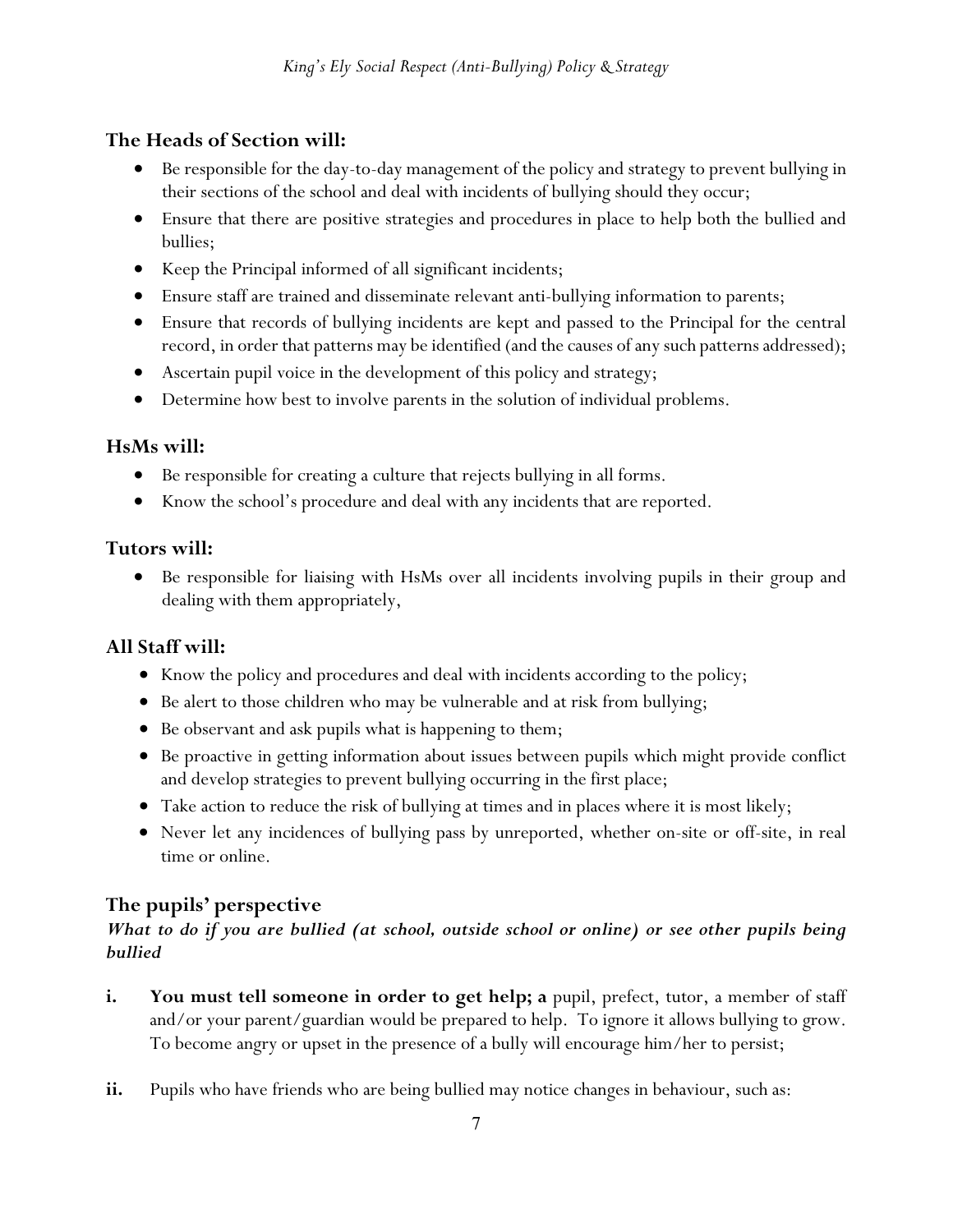- Becoming increasingly shy and nervous;
- More frequent or pretended illness / absence;
- Suddenly wanting to spend more time with adults;
- Changes in work and/or play patterns;
- Lack of concentration or wishing to stay away from school.
- **iii. If you tell a member of staff, that member of staff will follow up the concern**. He/she may bring other staff into the process, after consulting you. **Staff will listen carefully** and record what has happened. You will not be put under any pressure to make any immediate decisions and you will not be made to feel that your complaint is silly or time wasting;
- **iv.** Staff will help you to decide on actions you can take to prevent bullying. Revenge is neither appropriate nor effective. In nearly all cases (age appropriate), the victim will be involved in a discussion about action to be taken and consulted to ensure they are confident and reassured in how the bullying will be addressed.
- **v.** Staff will see the bully and take appropriate action. Every effort will be made to ensure that the situation improves. Staff will keep checking to see if the situation has improved.

#### *What happens to the bully?*

- i. The bully will be made fully aware of the impact of their action on the victim. If the bully can demonstrate that they understand the distress they have caused, this is an important step in addressing the behaviour.
- ii. The bully will be dealt with in a calm and reasonable manner. The aim is to make the bully see that these actions are unacceptable.
- ii. Depending on the nature of the bullying, it is likely that a first incident will be dealt with through a conversation and a clear warning about the consequence of repeat behaviour. In most cases, parents will be informed.

#### *At this stage:*

- A signed statement or contract may be placed in the pupil's record for a set period of time;
- The bully may be asked to apologise to the victim(s);
- The bully could be required to pay for any damage caused.

## *If bullying persists or there is a very serious incident:*

• Parents (or guardians) may be asked to attend an interview with the Head or senior member of staff from the relevant section of the school;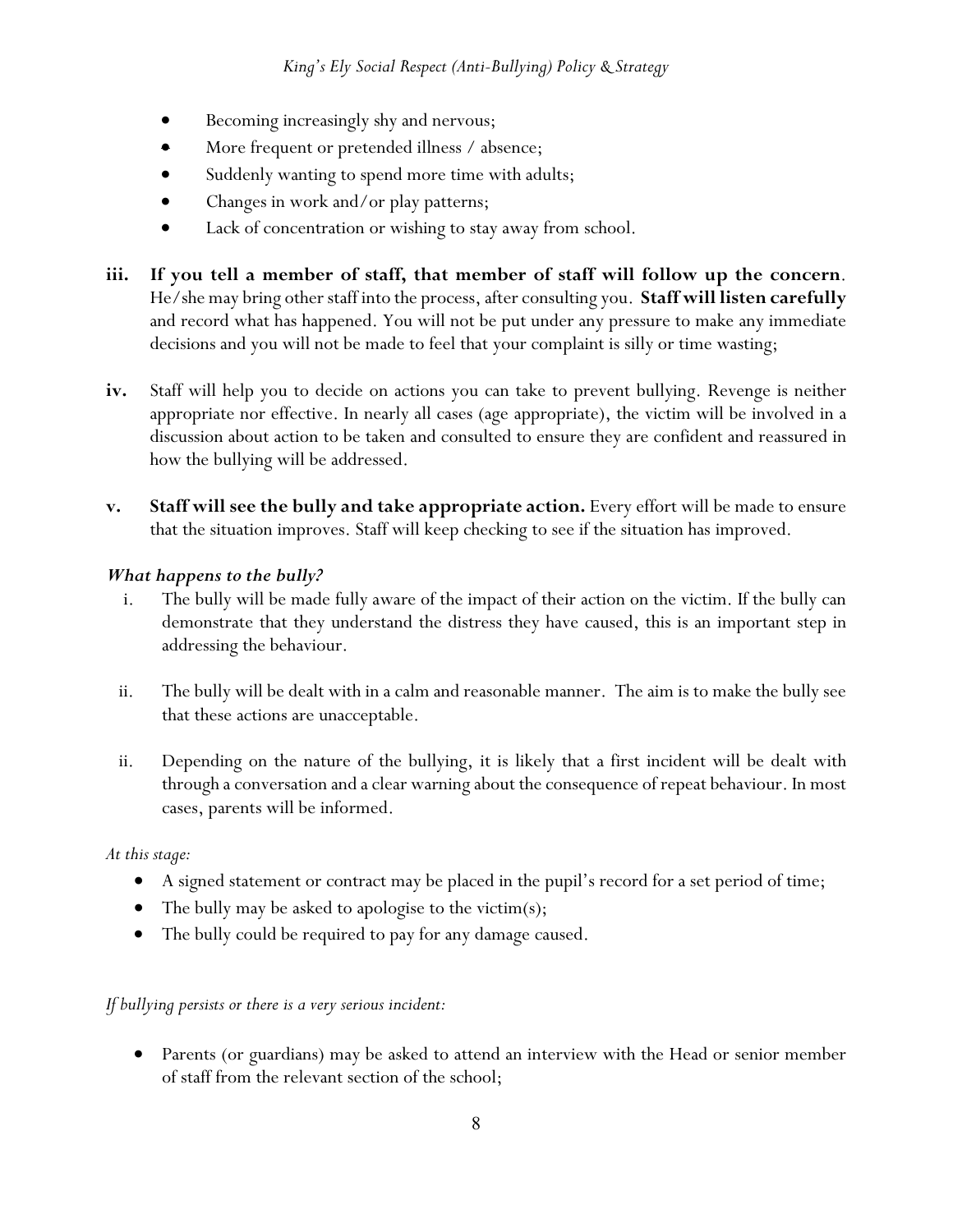- Punitive action will be taken. This may include suspension or parents may be asked to remove the bully from the school;
- Any instances of bullying are recorded on iSAMS and on a central register. In KEJ records are kept on spreadsheets in Firefly and then added to the register maintained by the Principal.

# **The Parents' Perspective**

Through the pastoral system, pupils will be encouraged to report any bullying suffered or witnessed. In the home and in teaching situations we must all watch for early signs of distress in pupils. Parents must inform the school if they think or know there is a problem for their own child or for another child. A problem seldom cures itself;

It is not always easy to identify that your child is being bullied but there are some indicators to look out for:

- Changes to usual routine;
- Unwillingness to go to school;
- Reluctance to travel on public transport/school bus;
- Pleads to be driven to school;
- Becomes withdrawn, anxious or lacking in confidence;
- Becomes aggressive, disruptive and/or unreasonable;
- Are themselves bullying siblings and/or other children;
- Stops eating;
- Claims to feel ill on school mornings;
- Has nightmares and/or cries themselves to sleep and/or bedwetting;
- Personal possessions and/or clothes are damaged or missing;
- Requests for unusual amounts of money or stealing money;
- Attempts to self-harm and/or running away from home;
- Is a fraid to use internet and/or mobile phone;
- Nervous when a message is received;
- Will not discuss behaviour/frightened.

The above types of behaviour could indicate other problems, but bullying should be considered and investigated.

• Incidents reported by parents or pupils will be followed up immediately. Pupils will be reassured that something will be done. The bully will be spoken to and the facts of the incident established. Staff will listen sympathetically. The victim/s will be assured that they have acted correctly in reporting the incident and that the complaint is important and will be taken seriously;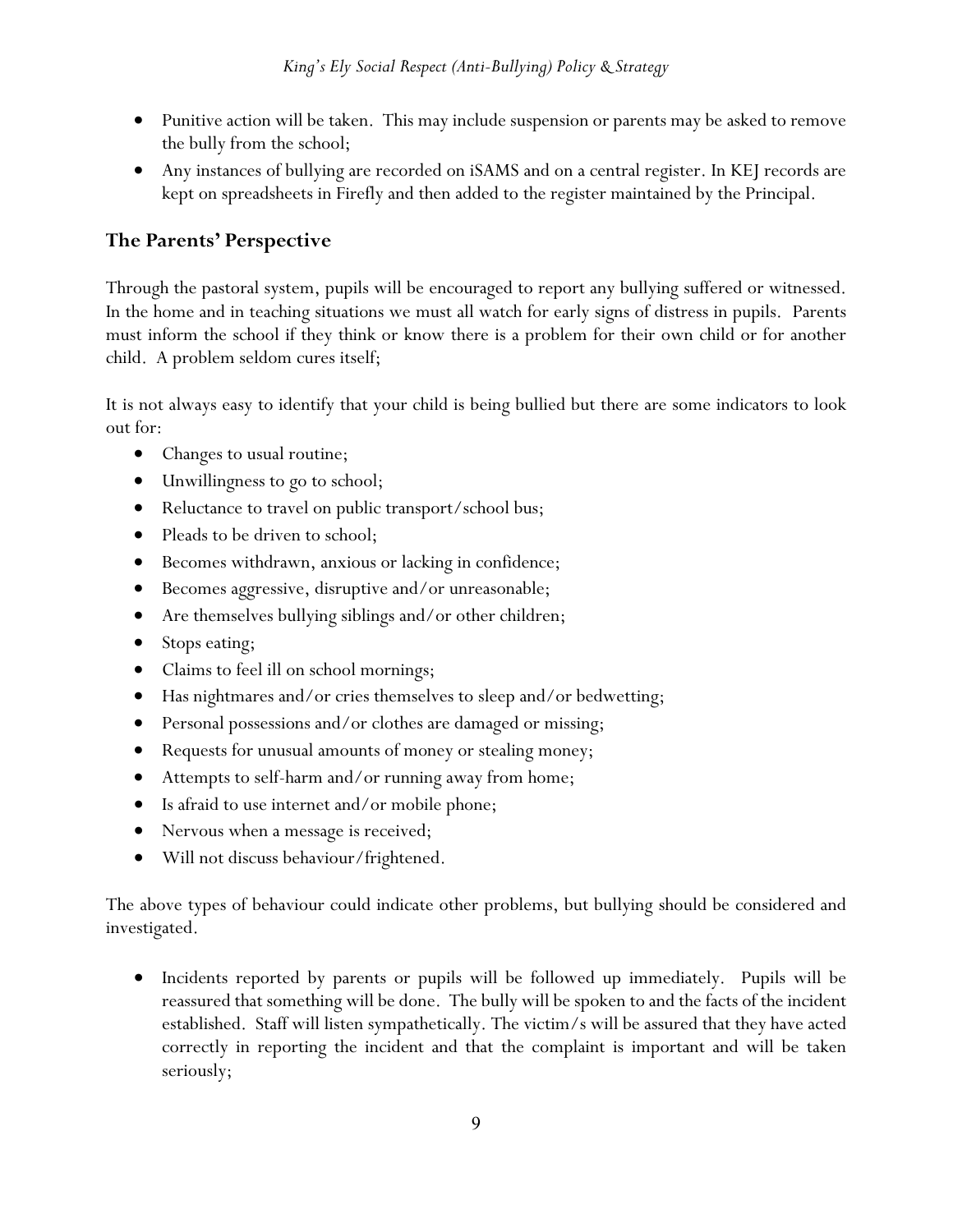- If a pupil reports bullying, the parents of the victim may be informed. If parents have reported the problem, they will be kept informed;
- The victims of bullying will be helped to cope and respond to any repeat of such behaviour. The victim will be seen at regular intervals by an appropriate member of staff to ensure the situation has improved and appropriate support, based on the individual circumstances and level of need, will be made. Where the impact of bullying is more severe the school will consider a longer term assessment of need;
- The bully will be dealt with in a calm and reasonable manner. The aim is to make the bully see the unacceptable nature of his/her actions by raising awareness, to deter him/her from repeating that behaviour and to signal to others that such behaviour is unacceptable. He/she will be provided with clear feedback on the extent of the distress caused. The bully often does not realise this and providing feedback often alleviates the problem. It is not likely that a bully will be punished in the first instance. Education and raising awareness are considered to be more effective and consistent. If bullying is dealt with too severely in the first instance it will almost certainly mean that the pupils/victims will be less inclined to report it;
- Sanctions for bullying are intended to hold pupils who bully to account for their actions and to ensure that they face up to the harm they have caused and learn from it. Through a restorative justice approach, pupils are provided with the opportunity to agree the actions to be taken to repair the harm they have caused. In the event of serious or persistent bullying the School reserves the right to temporarily or permanently exclude any pupil who has been involved in such bullying (see the 'Behaviour Policy' for full details regarding the school's rewards and sanctions);
- Any action is dependent on the type of bullying and any previous history. The bully's behaviour will be monitored over a subsequent period by those staff having contact with him/her.

## **5. PREVENTATIVE MEASURES**

Bullying can only be stopped through a combination of prevention and response. At King's Ely we take measures and develop appropriate strategies to prevent bullying and to deal effectively with bullying should it arise, in order that pupils feel safe and do not identify bullying as a problem in the School.

i. The school works hard at establishing attitudes to deter bullying through pastoral time, assemblies and subject opportunities. The PSHE programme provides a co-ordinated and vigorous approach to the topic of bullying in order to produce the desired attitudes. Students know what constitutes bullying in the eyes of the School and the School's attitude to it will be put across clearly and frequently;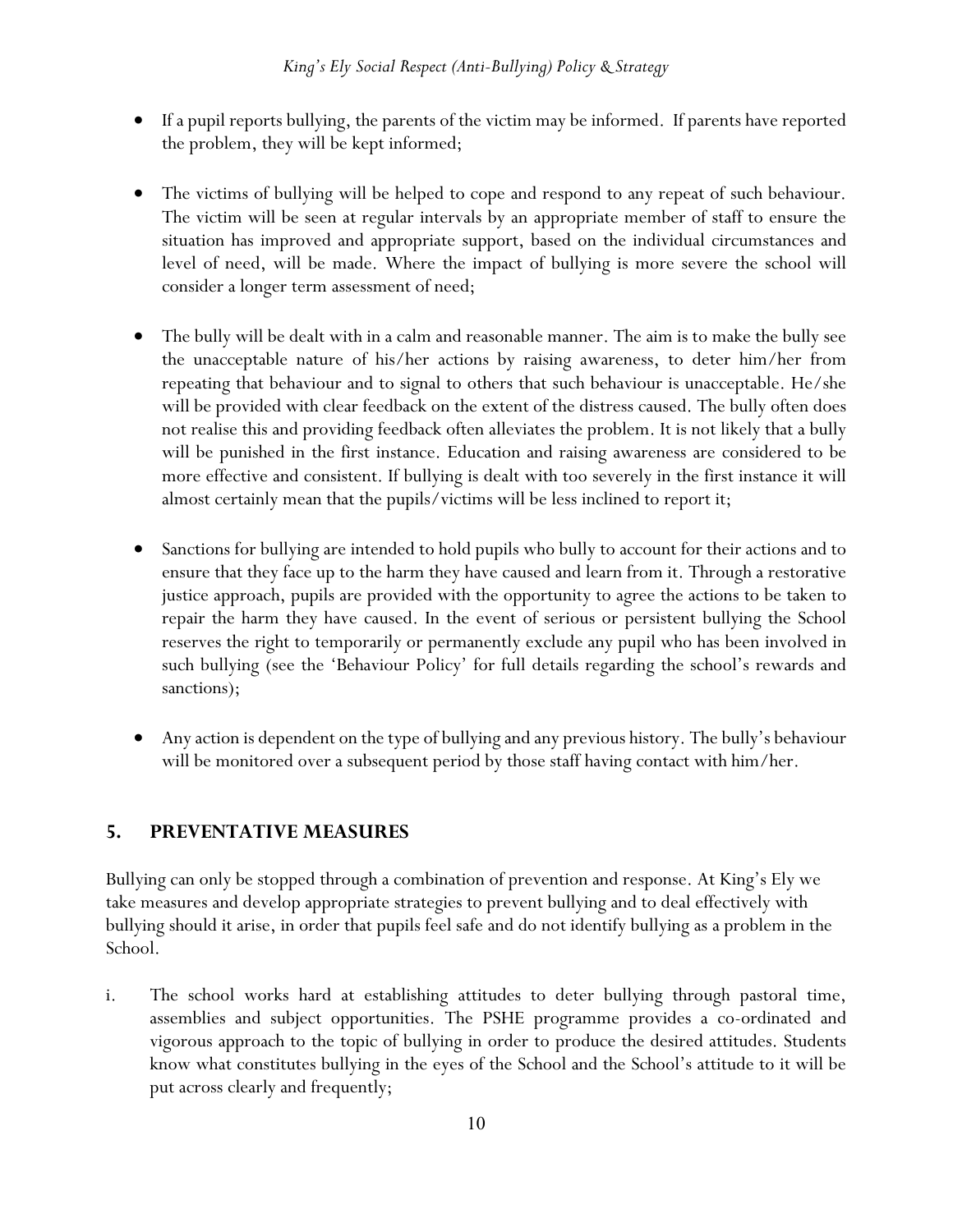- ii. The curriculum can enhance this policy in two ways:
	- a) by dealing with the topic of unacceptable behaviour in a way which explores why it happens and suggesting alternative ways of behaving and of dealing with difficulties;
	- b) by teaching methods which encourage co-operative work in a variety of groupings, so that pupils extend their relationships beyond just a small group of friends.
- iii. All our students are encouraged to tell a member of staff at once if they know that bullying is taking place;
- iv. Staff are trained in how to respond to bullying and are alert to possible signs of bullying; and to understand the needs of pupils, including those with special educational need and/or disabilities. Training will be provided to staff about recognising and responding to peer on peer abuse, including raising awareness of the gendered nature of peer abuse, with girls more likely to be victims and boys perpetrators. Senior Pupils (Ambassadors/Prefects/Heads of School) are also made aware of the importance of offering support and assistance to younger and to vulnerable pupils;
- v. All reported incidents are recorded and investigated at once. We always monitor reported incidents;
- vi. Our Community Welfare Adviser and team of trained School Counsellors are an important part of our pastoral support service, providing specialist skills of assessment and counselling;
- vii. The School Chaplain will give support and guidance to students and will provide confidential advice and seek to encourage the development of tolerance, understanding and respect for others;
- viii. The School works with the wider community, such as the Police and children's services, as and when appropriate, for example when dealing with bullying outside of the School or that is particularly serious or persistent, and where a criminal offence may have been committed;
- ix. In boarding houses, Staff are always on duty at times when pupils are not in class. There are strong teams of tutors supporting the HsMs and the Matrons*.* We encourage close contact between the HsMs and parents/guardians and would always make contact if we were worried about a student's well-being. Details of where pupils can seek help, such as confidential helplines and websites connecting to external specialists, are displayed in all houses and pupils have access to telephones enabling them to call for support in private;
- x. No initiation rituals, 'hazing' type violence and rituals intended to cause pain, anxiety or humiliation to pupils are allowed, with all pupils and staff being made aware of the fact that such rituals are strictly forbidden;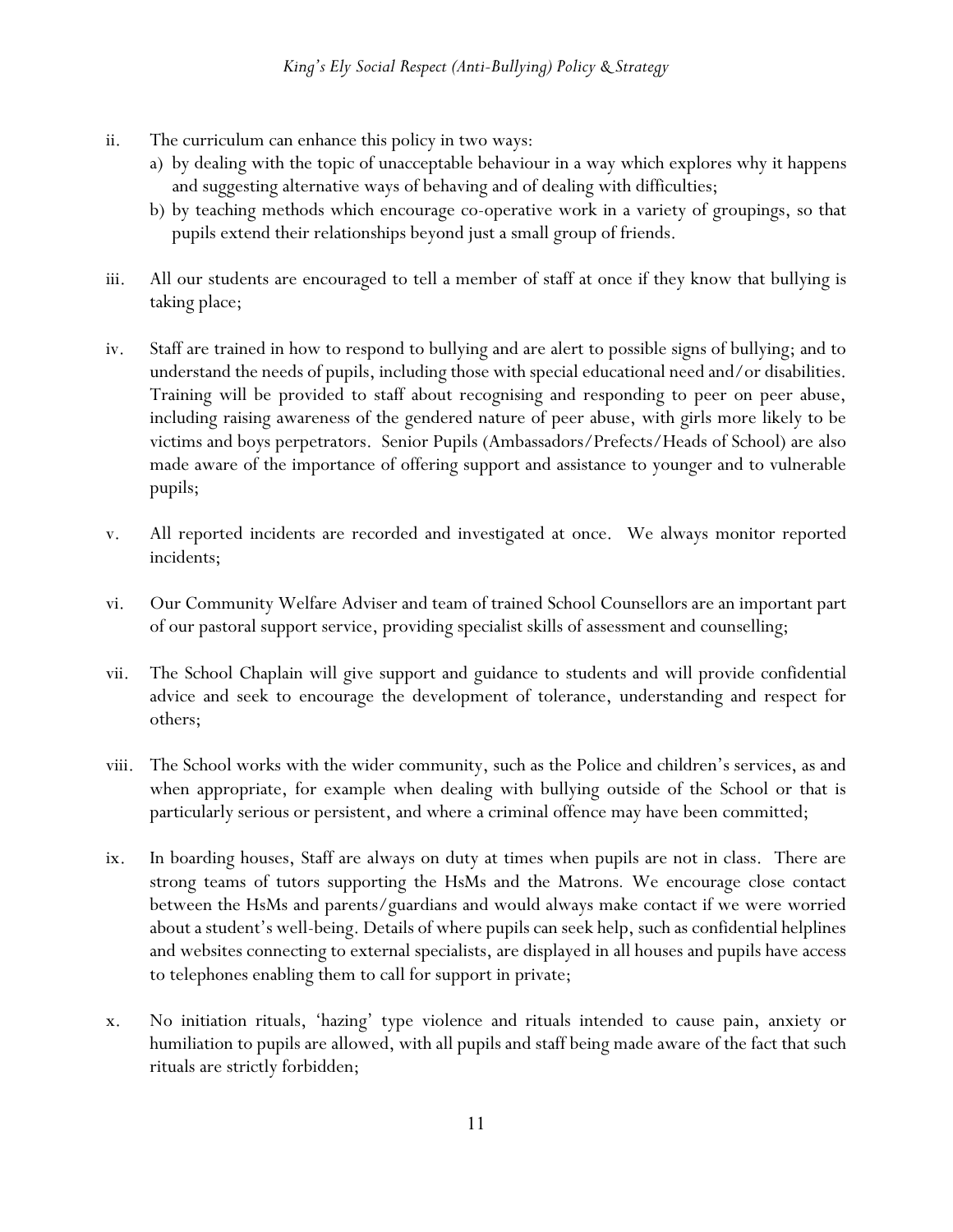- xi. We reserve the right to investigate incidents that take place outside school hours, on school visits and trips and that occur in the vicinity of the school, involving our students;
- xii. We offer guidance on the safe use of social networking sites and we expect all students to adhere to the policy for Digital Use and the Acceptable Use Procedure. Certain sites are blocked by our filtering system and our IT Department can monitor pupils' use on the school network and the school may impose sanctions for the misuse, or attempted misuse of the internet;
- xiii. We place restrictions upon the use of smartphonesand other electronic devices during the school day and the school does not allow such devices to be used to take photographs in school without prior permission. The use of cameras on electronic devices is not allowed in washing and changing areas or bedrooms. In the EYFS, the use of smartphones and other electronic devices (particularly those with the capacity to be used as a camera) are strictly regulated. To this end, staff are only permitted to use personal electronic devices in the staff room and must not use their personal telephones or other devices to take photographs of the children. In the Nursery, phones and other electronic devices such as tablets or smart watches, capable of taking photos and/or emailing, must be stored in staff lockers in the entrance lobby or in bags in the cupboard in the staff room. Parents, work experience students and visitors are also requested not to use their mobile telephones whilst on the premises.
- xiv. All children, throughout all sections, are encouraged to behave towards each other with kindness and consideration. They have to learn to look after their own possessions and to respect other's possessions. We expect them to be honest, helpful and polite; to respect everyone and to learn to value differences and diversity.
- xv. We welcome feedback on the effectiveness of our preventative measures.

*Parents should refer to our complaints procedure ('Parental Concerns and Complaints Policy' published on our website) if they feel that their concerns about bullying are not being addressed satisfactorily.*

*Parents of EYFS children should be aware that they have the right to refer a complaint directly to Ofsted if they are unhappy about the way it is being handled and Pupils should refer to our Pupil Complaints Protocol if they feel that their concerns about bullying are not being addressed satisfactorily*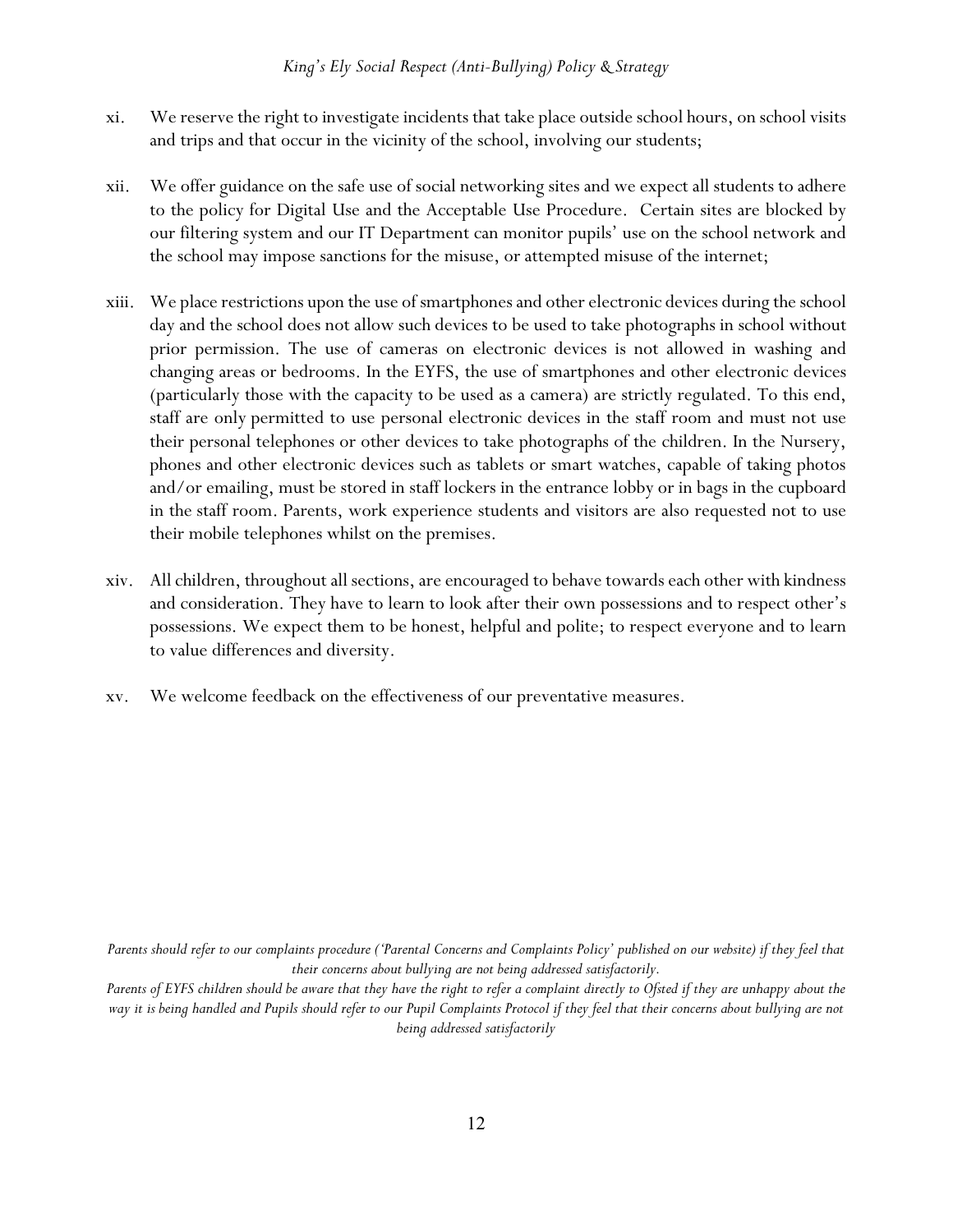# **ADDITIONAL SOURCES OF GUIDANCE AND INFORMATION**

#### **Barnardos**:

[www.barnardos.org.uk/what\\_we\\_do/our\\_work/lgbtq.htm](http://www.barnardos.org.uk/what_we_do/our_work/lgbtq.htm)

Through its LGBTQ Hub, offers guidance to young people, parents and teachers on how to support LGBT students and tackle LGBT prejudice-based bullying

## **BullyingUK**

Tel: 0808 800 2222 Email or Live Chat via the website [www.bullying.co.uk](http://www.bullying.co.uk/) Advice line for pupils, parents and schools.

**Childline**: 0800 1111

## **ChildNet International:**

#### [www.childnet.com](http://www.childnet.com/)

Specialist resources for young people to raise awareness of online safety, how to protect themselves and cyberbullying guidance.

## **Children's Legal Centre**

Tel: 0808 802 0008 Publications and free advice line on legal issues.

# **Digizen:**

#### [www.digizen.org](http://www.digizen.org/) Provides online safety information for educators, parents, carers and young people.

## **Disrespect No Body:**

#### [www.disrespectnobody.co.uk](http://www.disrespectnobody.co.uk/)

A Home Office led campaign which helps young people understand what a healthy relationship is providing advice and guidance to victims.

# **EACH (Educational Action Challenging Homophobia):**

Actionline 0808 1000 143 www.eachaction.org.uk Provides a national Freephone Actionline for targets of homophobic or transphobic bullying.

## **Information, Advice and Support Service Network**:

Cambridgeshire SENDIASS 01223 699214 [pps@cambridgeshire.gov.uk](mailto:pps@cambridgeshire.gov.uk) www.cambridgeshire.gov.uk/sendiass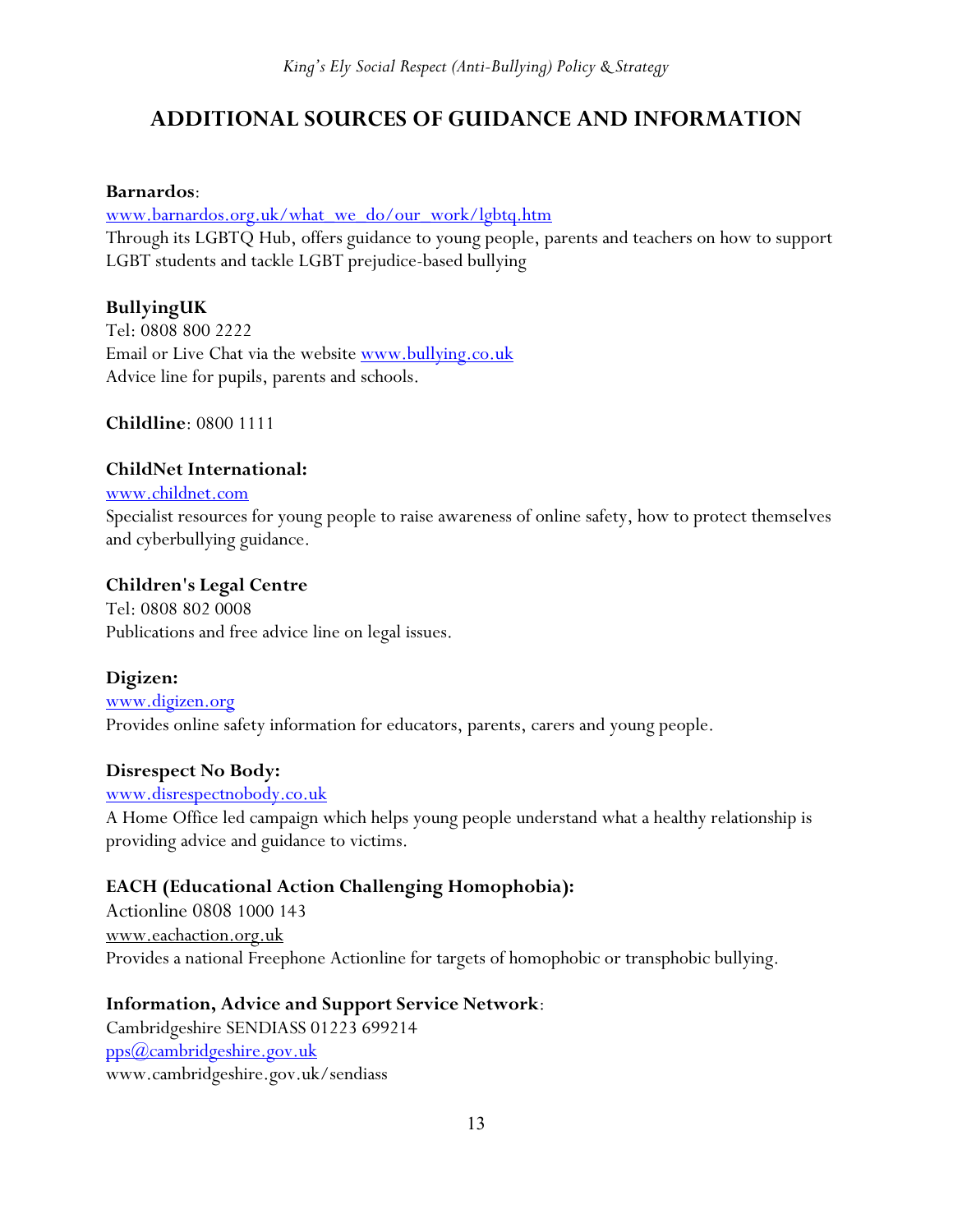Every Local area has an information, advice and support service, providing information, advice and support to disabled children and young people, and those with SEN, and their parents.

#### **Kick It Out:**

Tel: 0800 169 9414

#### [www.kickitout.org](http://www.kickitout.org/)

Provides reporting line for acts of discrimination by phone or online. Uses the appeal of football to educate young people about racism and provide education packs for schools.

#### **Kidscape**

Anti-Bullying Helpline: 08451 205 204 [info@kidscape.org.uk](mailto:info@kidscape.org.uk) Has a wide range of publications for young people, parents and teachers.

#### **Mencap**:

Mencap Direct 0808 808 1111 [www.mencap.org.uk/advice-and-support/children-and-young-people](http://www.mencap.org.uk/advice-and-support/children-and-young-people) Represents people with learning disabilities, with specific advice and information for people who work with children and young people.

#### **Metro Charity:**

#### [www.metrocharity.org.uk/about-us/contact-us](http://www.metrocharity.org.uk/about-us/contact-us)

An equality and diversity charity, providing health, community and youth services across London, the South East, national and international projects. Metro works with anyone experiencing issues related to gender, sexuality, diversity or identity.

#### **NSPCC**: 0808 800 5000

**Ofsted:** there is the possibility of reporting concerns or allegations to Ofsted. Anyone wishing to do this should contact the Ofsted helpline on 0300 1231231, or email **enquiries@ofsted.gov.uk**. Ofsted have produced a leaflet that gives information about how to raise concerns about schools; how to raise concerns with Ofsted; what Ofsted can and will do when they receive complaints; and Ofsted's enforcement and other powers. The leaflet, *'Complaints to Ofsted about schools: guidance for parents*' can be found at Ofsted Guidance - [Complaints about schools.](http://www.ofsted.gov.uk/resources/complaints-ofsted-about-schools-guidance-for-parents)

**Samaritans**: 08457 90 90 90

#### **Stonewall:**

Tel: 08000 50 20 20 [www.stonewall.org.uk](http://www.stonewall.org.uk/)

An LGB equality organisation with considerable expertise in LGBT+ bullying in schools, a dedicated youth site, resources for schools, and specialist training for teachers.